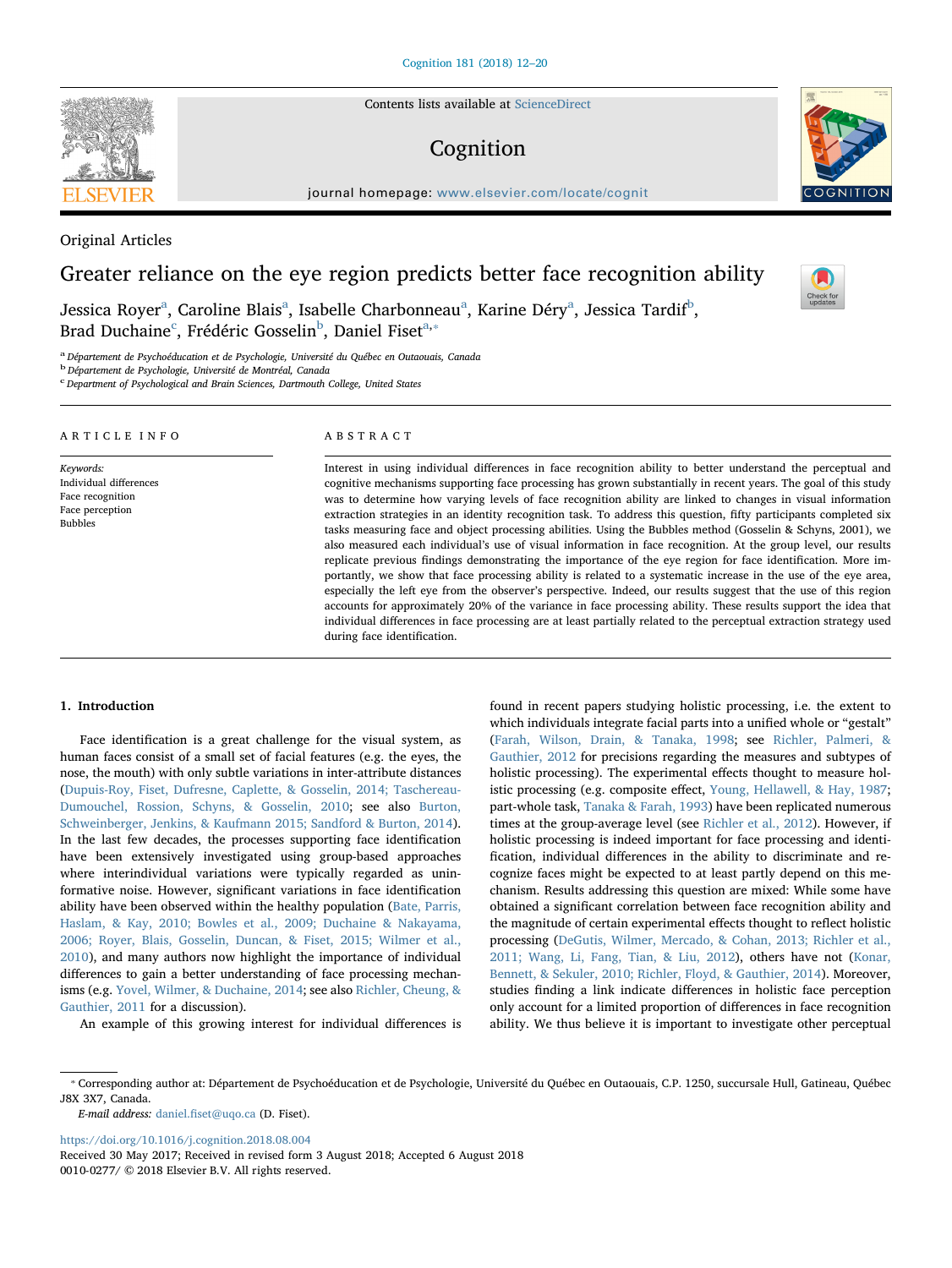and cognitive mechanisms known to be involved, on average, in face recognition using an individual differences based approach.

Here, we explore the hypothesis that the visual information extracted during face recognition is systematically related to face processing abilities. In line with this proposition, [Pachai, Sekuler, &](#page-8-5) [Bennett \(2013\)](#page-8-5) demonstrated that tuning for horizontal information is significantly correlated with upright face identification accuracy as measured within the same recognition task (see also [Pachai, Sekuler,](#page-8-6) [Bennett, Schyns, & Ramon, 2017\)](#page-8-6). To our knowledge, this is the first study to show a clear link between the use of specific low-level visual information (i.e. perceptual strategies) and face recognition ability. However, based on these results, we cannot disentangle whether the best face recognizers are especially sensitive to horizontal information itself or to certain features that contain greater amounts of this type of information, for instance the eye area. Indeed, past research investigating visual information extraction strategies in face identification using group-average approaches have repeatedly demonstrated that the eye region is crucial for the correct identification of facial stimuli [\(Bentin, Allison, Puce, Perez, & McCarthy 1996; Butler, Blais,](#page-7-6) [Gosselin, Bub & Fiset, 2010; Caldara et al., 2005; Gosselin & Schyns,](#page-7-6) [2001; Itier, Alain, Sedore, & McIntosh, 2007; Sekuler, Gaspar, Gold &](#page-7-6) [Bennett, 2004; Vinette, Gosselin & Schyns, 2004; Xivry, Ramon, Lefevre](#page-7-6) [& Rossion, 2008\)](#page-7-6). Although this result sheds light on the nature of the most diagnostic facial feature in the healthy population, it may hide important individual differences in the visual strategies used to process faces. Indeed, the average perceptual strategy used by a group of observers may not necessarily predict the use of information in the most skilled individuals in a given task. For instance, previous results show that the mouth region [\(Blais, Roy, Fiset, Arguin, & Gosselin, 2012;](#page-7-7) [Calvo, Fernández-Martín, & Nummenmaa, 2014](#page-7-7)) and tuning for horizontal information [\(Balas & Huynh, 2015; Duncan et al., 2017; Huynh](#page-7-8) [& Balas, 2014\)](#page-7-8) are particularly diagnostic for the task of facial expression categorization. However, recent evidence suggests that individual differences in utilization of horizontal information were predicted by the diagnosticity of the eye area, and not the mouth ([Duncan](#page-7-9) [et al., 2017\)](#page-7-9). In the case of face recognition, if the eye area is indeed important (or diagnostic) for face recognition in human observers, we should expect that the individual observers that are especially skilled in face processing rely on this strategy to a greater extent than individuals with weaker face processing ability. Other types of information such as spatial frequencies (SFs) may also be associated with face processing ability. Although low SF information is not used, on average, by human observers, ideal observers are able to make use of this information (see for example [Gold, Bennett, & Sekuler, 1999; Näsänen, 1999\)](#page-7-10). On the other hand, the use of horizontal orientations in face recognition appears to be subtended by mid-to-high SFs (Goff[aux, Van Zon, & Schiltz,](#page-7-11) [2011\)](#page-7-11), which may suggest a link between this band of SFs and face processing abilities.

Eye-tracking studies also provide some insight into the potential importance of the eye region of the face for predicting individual differences in face processing ability. For instance, [Sekiguchi \(2011\)](#page-8-7) showed that participants with higher face memory abilities tend to fixate the eyes more than individuals with lower face memory abilities. However, a more recent study using a different task to measure eye movements obtained a correlation between time spent fixating the nose region and face recognition ability in control observers [\(Bobak, Parris,](#page-7-12) [Gregory, Bennetts, & Bate, 2017](#page-7-12)). Nevertheless, the features that are fixated foveally by an observer are not necessarily used for a given task ([Arizpe, Kravitz, Yovel, & Baker, 2012; Blais, Fiset, Roy, Saumure](#page-7-13) [Régimbald, & Gosselin, 2017; Jonides, 1981; Posner, 1980\)](#page-7-13). This potential link between individual differences in face processing abilities and use of facial information can be directly investigated using psychophysical methods such as Bubbles [\(Gosselin & Schyns, 2001\)](#page-7-14).

The current study explores how variations in the ability to recognize faces in healthy observers are linked to the visual strategies used in face identification, i.e. the diagnostic facial regions and SFs for accurate face

recognition. Fifty participants first completed three tasks measuring face processing abilities. A principal component analysis carried out on the results from these tests yielded a single score to assess general face processing ability (see [Furl, Garrido, Dolan, Driver, & Duchaine, 2011](#page-7-15) for a similar procedure). The participants also completed three non-face object recognition tasks to take into account the role of general recognition ability in the observers' use of facial information. Next, to pinpoint the features in which SFs are associated with face identification, we designed a 10-choice identification task using the Bubbles method [\(Gosselin & Schyns, 2001](#page-7-14); see [Caldara et al., 2005](#page-7-16) for a very similar task). The general idea behind Bubbles is that by randomly sampling specific visual information on a trial-by-trial basis, we will be able to precisely determine, after many trials, what information is significantly correlated with performance in any given visual categorization task (e.g. [Smith, Cottrell, Gosselin, & Schyns, 2005; Thurman &](#page-8-8) [Grossman, 2008; Willenbockel, Fiset, et al., 2010; Robinson, Blais,](#page-8-8) [Duncan, Forget, & Fiset, 2014; Royer et al., 2016\)](#page-8-8). In this case, we combined the Bubbles results and the face identity factor scores derived from a principal component analysis to reveal which facial regions at which spatial frequency ranges are significantly correlated with face recognition accuracy.

#### 2. Materials and method

# 2.1. Participants

Fifty (28 women) Caucasian, right-handed participants provided informed consent to complete several tests for this study: three face recognition tasks and three object recognition tasks completed in a counterbalanced order. Participants also completed a 10-choice identification task using Bubbles. All participants were between 18 and 40 years of age (mean age of 23.9, S.D. = 4.4). The study was approved by the Université du Québec en Outaouais's Research Ethics Committee and was conducted in accordance with the Code of Ethics of the World Medical Association (Declaration of Helsinki). The number of participants was set at fifty to include individuals with a wide range of face and object recognition ability in our sample. All participants had normal vision as indicated by their score on the Snellen Chart and Pelli-Robson Contrast Sensitivity Chart [\(Pelli, Robson, & Wilkins, 1988](#page-8-9)).

# 2.2. Apparatus

The experiments were conducted on MacPro QuadCore computers. Stimuli were displayed on a 22-inch 120 Hz Samsung LCD monitor. The monitor's resolution was set to  $1680 \times 1050$  pixels. Minimum and maximum luminance values were  $0.4 \text{ cd/m}^2$  and  $101.7 \text{ cd/m}^2$ , respectively. The participants were seated in a dark room and viewing distance was maintained constant with a chinrest. Relation between luminance and RGB values was set to linear.

#### 2.3. Face and object tasks

Each participant completed a total of six face and object recognition ability tests: the Cambridge Face Memory Test  $+$  (CFMT  $+$ ; [Duchaine &](#page-7-17) [Nakayama, 2006; Russell, Duchaine, & Nakayama, 2009](#page-7-17); see also [Cho](#page-7-18) [et al., 2015](#page-7-18)), the Cambridge Face Perception Test (CFPT; [Duchaine,](#page-7-19) [Germine & Nakayama, 2007\)](#page-7-19), the Glasgow Face Matching Test short version (GFMT; [Burton, White, & McNeil, 2010\)](#page-7-20), the Horse Memory Test (HMT; [Duchaine & Nakayama, 2005](#page-7-21)), the Cambridge Car Memory Test (CCMT; [Dennett et al., 2012](#page-7-22)), and the Cambridge Hair Memory Test (CHMT; [Garrido et al., 2009](#page-7-23)). All Cambridge tests were programmed in Java; the others (GFMT and HMT) were programmed in Matlab (Natick, MA) using functions from the Psychophysics toolbox ([Brainard, 1997; Pelli, 1997](#page-7-24)).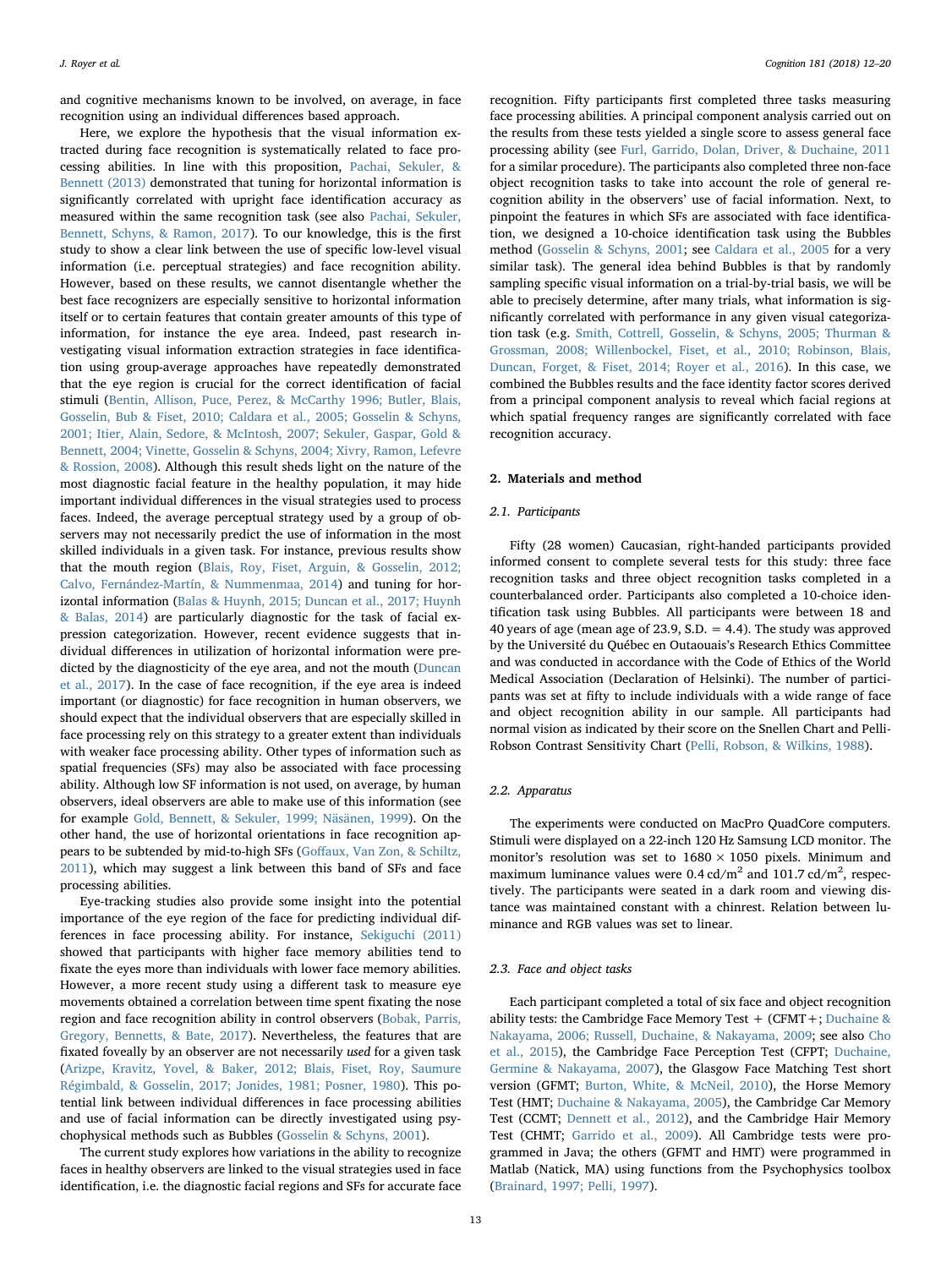<span id="page-2-0"></span>

Fig. 1. 10 faces used in the bubbles experiment.

#### 2.4. Bubbles task

We selected ten faces (five women) from a small database of faces (twenty faces; ten women) presented in a previous study [\(Royer et al.,](#page-8-10) [2017; Willenbockel, Fiset, et al., 2010](#page-8-10)). The grayscale stimuli were shown through an elliptical aperture, which masked their external facial features. Image resolution was  $256 \times 256$  pixels, and the face width was six degrees of visual angle. The spatial frequency spectrum of each face stimulus was set to the average spectrum of all faces using SHINE [\(Willenbockel, Sadr, et al., 2010\)](#page-8-11) and the stimuli were spatially aligned on the average positions of the main internal facial features (eyes, mouth, and nose) using translation, rotation, and scaling. It is important to note that the relative distances between features are not affected by the alignment procedure. The stimuli used in the bubbles experiment are shown in [Fig. 1](#page-2-0).

To create a bubblized stimulus, a face [\(Fig. 2](#page-2-1)A) was first decomposed into five different spatial frequency (SF) bands [\(Fig. 2](#page-2-1)B; 103.50–51.75, 51.75–25.88, 25.88–12.94, 12.94–6.47, and 6.47–3.23 cycles per face, the remaining low-frequency band serving as a constant background) using the Laplacian pyramid transform implemented in the pyramid toolbox for Matlab [\(Simoncelli, 1999;](#page-8-12) 128–64, 64–32, 32–16, 16–8 and 8–4 cycles per image). The entire range of SFs were used and successive scales were one octave apart, mirroring natural energy statistics and the sensitivity of the human visual system. Each SF band was then independently and randomly sampled with Gaussian apertures (i.e. bubbles) of different standard deviations (FWHM for bands 1 to 5: 14.1; 28.3; 56.5; 113.0; 226.1). The size of the bubbles was adjusted in accordance with the frequency band to only reveal three cycles (corresponding to a size of 6, 12, 24, 48 and 96 pixels in pixels; [Fig. 2C](#page-2-1)). Since the size of the bubbles is much larger for lower SF bands, the number of bubbles was adjusted at each scale to maintain a constant probability of a given pixel being revealed across the five SF bandwidths. A point-wise multiplication was then performed between the bubbles' masks and the filtered images to obtain one bubblized face for each SF band [\(Fig. 2D](#page-2-1)). Finally, these five randomly sampled images plus the constant background were summed to produce the bubblized stimulus, i.e. what is shown to the participant on a given trial [\(Fig. 2E](#page-2-1)).

The participants learned to associate the faces with common French Canadian names (e.g. Caroline, Cynthia, Vincent, etc.) from printed grayscale pictures displayed along with these names. Each of the numerals (0–9) on a regular computer keyboard was associated with a particular face name. The practice session began once the participants

<span id="page-2-1"></span>

Fig. 2. Creation of the bubblized stimulus using one of the stimuli of our study. The original stimulus (A) is filtered into the five spatial frequency bands in B. In each band, a number of randomly positioned Gaussian apertures puncture a homogeneous black field (C). Applying the punctured masks to the filtered stimulus reveals the information in each band (D). This spatially filtered information is then summed, producing a bubblized stimulus (E). Cycles per image for each band are written over the corresponding SF bands.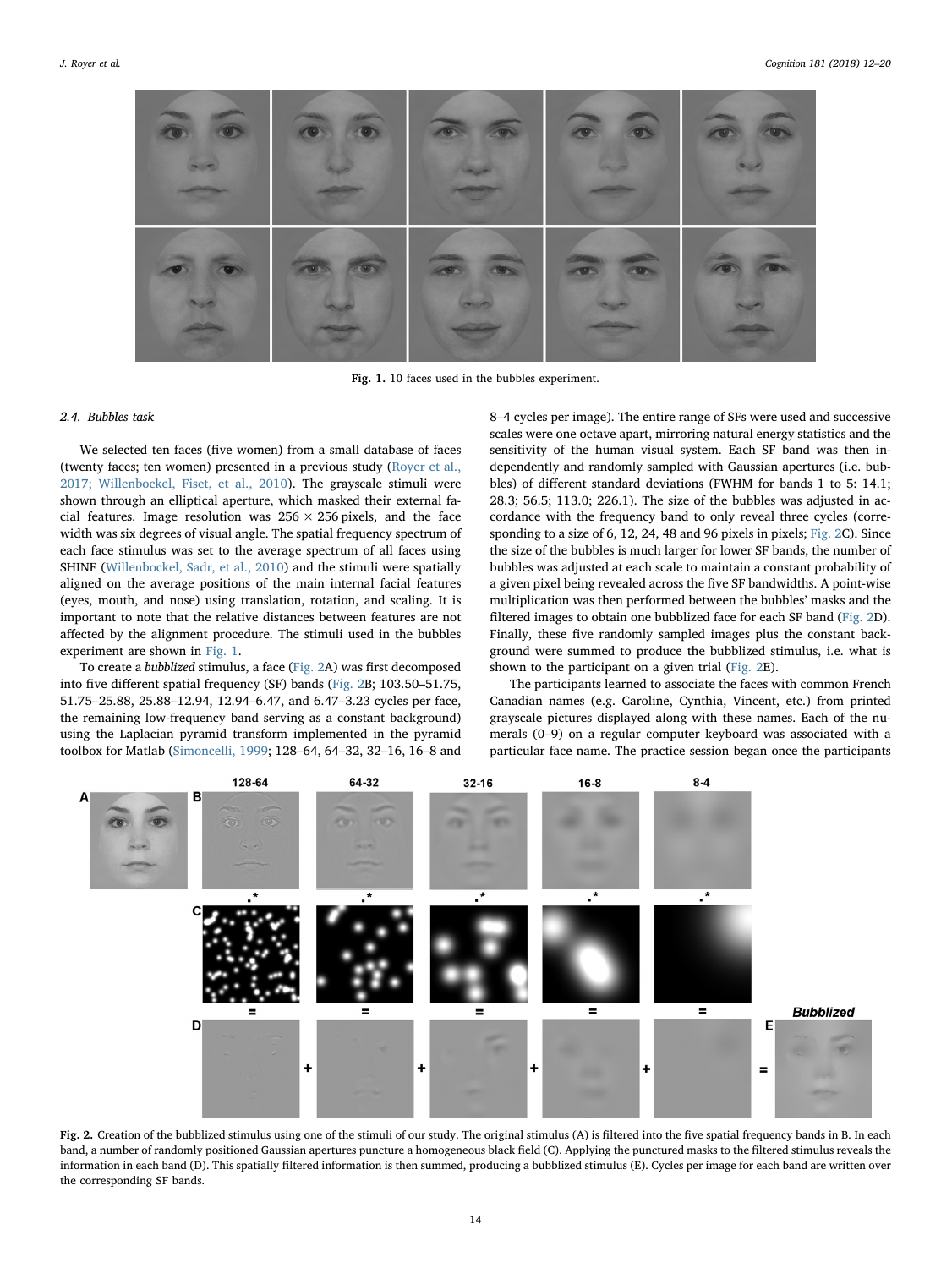were confident that they could identify the ten faces. A 500 ms fixation point initiated each trial and disappeared at stimulus onset. Participants were also instructed to look at the fixation point, which fell approximately in the nose area of the test face. Then, one of the randomly chosen ten faces was presented, and remained onscreen until the participant provided a response by pressing one of the response keys. An unrestricted stimulus presentation time seemed more appropriate for our study of individual differences in face processing ability to ensure the task was not made too difficult for certain participants. Indeed, it is possible that lower-ability recognizers would have been unable to complete the bubbles task with a restricted presentation time or would have needed a very high number of Bubbles to complete the task, thereby making it potentially difficult to analyze their results (see below for details on bubbles task and analyses). Furthermore, applying the bubbles method to tasks using restricted and unrestricted presentation times (e.g. [Smith et al., 2005; Blais et al., 2012](#page-8-8) in facial expression categorization) have led to similar results. The participants were asked to complete additional 100-trial blocks until the accuracy criterion of 95% was reached in two consecutive blocks. This ensured that any interindividual differences observed with bubbles were not merely the product of variations in learning or memorizing the faces, and that the use of information reflects each observers' own perceptual strategy in face recognition (see, for example, [Caldara et al., 2005](#page-7-16) for a similar procedure with a prosopagnosic patient and healthy controls). Once this condition was met, the bubbles experiment began. The practice and bubbles experiments were programmed in Matlab using functions from the Psychophysics toolbox. The procedure for the bubbles experiment was identical to the practice, with the exception that the face images were now sampled with bubbles. Each participant completed 20 blocks of 100 trials each for a total of 2000 trials. The number of bubbles was adjusted using QUEST [\(Watson & Pelli, 1983\)](#page-8-13) to maintain an accuracy rate of 55% (i.e. midway between a perfect (100%) and random (10%) performance). A single adjustment procedure was used for all spatial scales; the amount of information revealed in each scale was manipulated so that an equal amount of information (i.e. the same number of pixels) was revealed, on average, across the SF bandwidths.

# 3. Results

#### 3.1. Analyses of bubbles data

We first computed a weighted sum with Z-scored accuracies as weights, which amounts to a multiple linear regression between bubbles locations and the participants' accuracy. The plane of regression coefficients yielded by this operation is called a classification image (CI): It reveals how the processing of different regions of the face image is correlated with accuracy. We computed one such raw classification image per subject, per SF band. Of note, a weighted sum (i.e. a special case of the linear regression equation with the identity matrix instead of the inverse covariance matrix—the inverse covariance matrix becomes the identity matrix because the bubbles are randomly distributed) as we

perform has been shown to be the optimal estimate of the internal template under the assumption that we apply a linear amplifier model ([Murray, Bennett, & Sekuler, 2005](#page-8-14); see also [Chauvin, Worsley, Schyns,](#page-7-25) [Arguin, & Gosselin, 2005\)](#page-7-25). To transform the resulting values into Z-Scores, we used a permutation procedure, meaning that we repeated the above procedure with random permutations of the response vector, thus obtaining a permutation-CI, or PCI. This procedure generates a noise distribution. The individual CIs and PCIs were smoothed using Gaussian kernels of same standard deviations as the ones used to create the bubblized stimuli during the experiment. Each observer's CI was then transformed into Z-scores using the mean and standard deviation of the PCI. More specifically, the pixel values in each observer's CI in each SF band was subtracted by the mean of all pixel values contained in the PCI of the corresponding SF band, and the result was then divided by the standard deviation of all pixels values in this same PCI. Finally, we grouped all observers' Z-scored CIs by summing them and dividing the result by the square root of the number of observers (i.e. fifty). This group CI either consisted of the unweighted individual CIs (as described here) or the individual CIs weighted with face recognition performance (see [Section 3.3](#page-4-0)). To determine what visual information was significantly correlated with accuracy in the bubbles task, we applied the pixel test to these grouped classification images. The statistical threshold provided by this test corrects for multiple comparisons (for details, see [Chauvin et al., 2005](#page-7-25)).

A separate analysis was also conducted where SF information was combined across all five bands (see [Blais et al., 2012](#page-7-7) for a similar procedure). In short, this analysis consisted of summing the bubbles' center across scales and smoothing the resulting 2D plane by a unique filter. Similar to our previous analysis preserving separate SF information, this procedure was conducted for each observer. The individual CIs were first converted to Z-Scores using a permutation procedure (see above for details). The raw CIs were then smoothed with a Gaussian kernel defined by the same standard deviation as the one used in the third SF band during the experiment. All observers' smoothed CIs were summed, and the result was divided by the square root of the number of observers. Similar to the separate SF results, the group CI was either composed of the unweighted individual CIs (see [Section 3.2\)](#page-3-0) or the individual CIs weighted with face recognition performance (see [Section](#page-4-0) [3.3\)](#page-4-0). To determine what visual information was significantly correlated with accuracy in the bubbles task, we again applied the Pixel test ([Chauvin et al., 2005](#page-7-25)).

#### <span id="page-3-0"></span>3.2. Group average

We first verified whether our participants used, on average, facial regions similar to what has been obtained in past experiments using the bubbles method in face identification tasks (see, for example, [Gosselin](#page-7-14) [& Schyns, 2001; Schyns, Bonnar, & Gosselin, 2002; Caldara et al., 2005;](#page-7-14) [Butler et al., 2010](#page-7-14)). [Fig. 3](#page-3-1) shows the information significantly linked to accuracy on our bubbles task, i.e. the facial areas and SFs that were diagnostic for face identification. The regions that reached statistical significance are shown in color and are superimposed on one of the

<span id="page-3-1"></span>

Fig. 3. Visual information significantly linked to accuracy decomposed by SF band (left) and combined across all bands (right). The significant portions of the CIs (depicted as heat maps of Z-scores) are superimposed on one of the faces used in the study. Note that the face stimulus presented here was darkened to better illustrate the coloured areas of the image. Cycles per image for each band are written over the corresponding SF bands. (For interpretation of the references to colour in this figure legend, the reader is referred to the web version of this article.)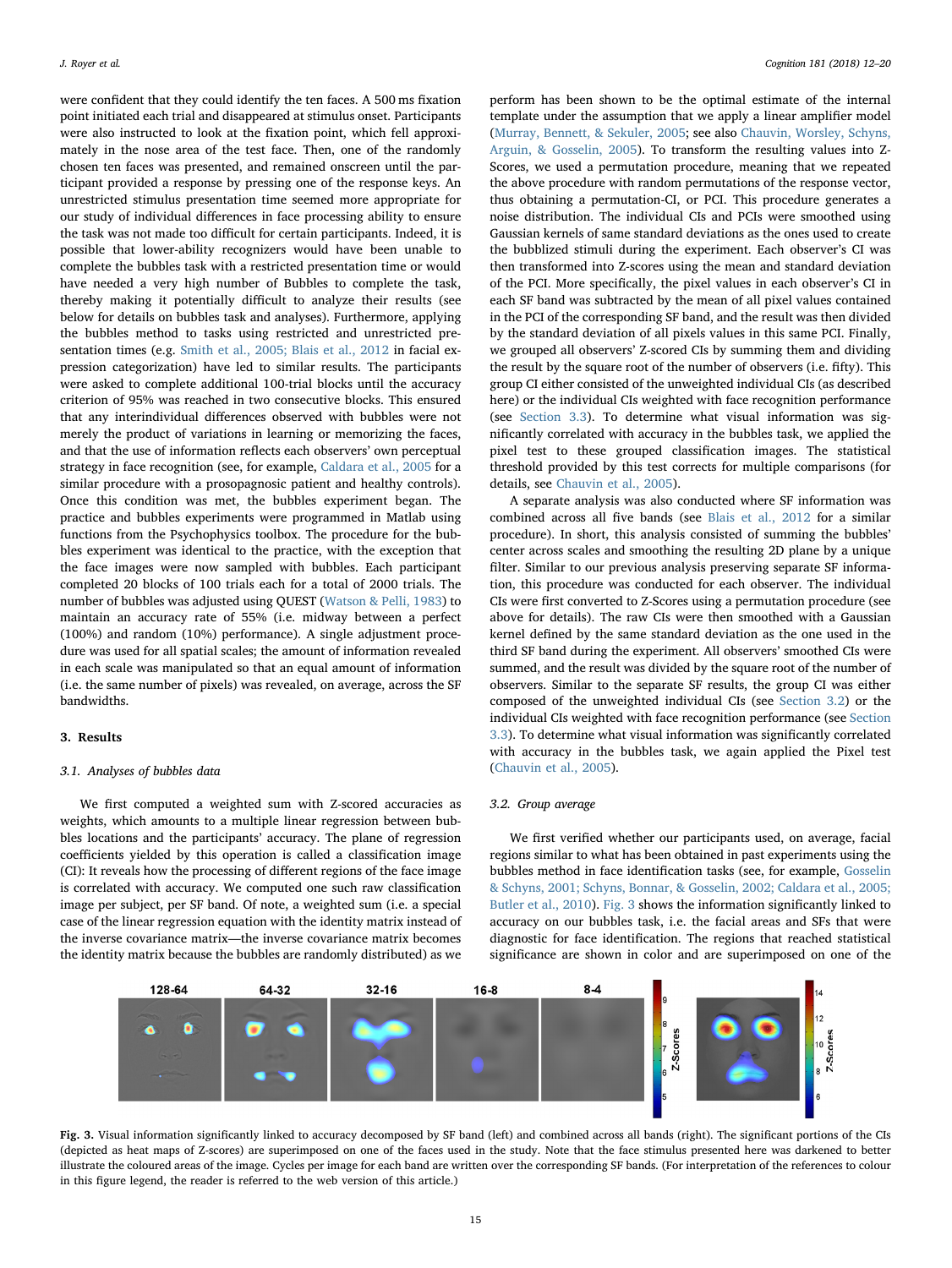faces used in our experiment ( $p < .001$ ; Z-score threshold criterion  $[Z_{\text{crit}}] = 5.02; 4.73; 4.43; 4.12; 3.82,$  from finer to coarser scales).

As shown in [Fig. 3,](#page-3-1) we see that the eye and mouth areas are particularly correlated with recognition accuracy. The eyebrow area was also significant used on average ( $p < 0.05$ ), but less so than the eyes and mouth. More specifically, the eye region is more important in higher SF bands, while the diagnosticity of the mouth area is slightly shifted towards mid to lower SF bands. Thus, these facial regions appeared to be, on average, useful for the task. The absence of significant diagnostic information in low SFs is consistent with previous results that investigated the use of SF information for face recognition using different methods (e.g. [Costen, Parker, & Craw, 1994, 1996; Gaspar,](#page-7-26) [Sekuler, & Bennett, 2008; Gold et al., 1999; Näsänen, 1999; Royer et al.,](#page-7-26) [2017; Willenbockel, Fiset, et al., 2010\)](#page-7-26). We obtain similar results when computing the CIs with a non-parametric approach that does not use the Pixel test from the Stat4CI (see Fig. S1 in the supplemental materials). Of note, the pattern of significant facial information shown in [Fig. 3](#page-3-1) was similar when using a residual measure of reaction times that regresses out accuracy (see supplemental material). This suggests that areas of the face image that are associated with accurate responses also tend to be associated with fast responses, even when factoring out response accuracy.

The present study used identical face images in the training phase and bubbles experiment which may have influenced the use of features and SFs, and raises the question of whether these results reflect the use of information in everyday face recognition or only when recognition of identical face images is required. The fact that results highly similar to our own are obtained (1) across bubbles studies using different stimulus sets (e.g. [Royer et al., 2016; Schyns et al., 2002; Vinette et al., 2004\)](#page-8-15) and (2) in studies that do not rely on training with specific images (e.g. celebrity faces in [Butler et al. \(2010\)](#page-7-27)) suggests that our results shed light on face processing in natural settings.

While some observers show a pattern of diagnostic information closely resembling this group average, this is not the case for all of our participants. We conducted a second round of analyses where individual ability in face processing was taken into account before grouping the individual CIs. This procedure allowed us to pinpoint the facial information significantly associated with the best performance in the three face recognition tests.

#### <span id="page-4-0"></span>3.3. Diagnostic facial information and face processing ability

To obtain a single measure of face processing ability, we carried out a principal components analysis (PCA), a technique that reduces the dimensionality of a dataset into a more manageable number of variables (components). We submitted the data obtained on the three face tests to a PCA of the correlation matrix with Varimax rotation of the resulting eigenvector components (see [Furl et al., 2011, Royer et al.,](#page-7-15) [2015\)](#page-7-15). We retained the first factor in our analysis (i.e. the only factor that yielded an eigenvalue over 1) and computed our participants' factor scores on this factor. As evidenced by the Varimax-rotated principal component weights, each face test loaded, as expected, on this factor, suggesting that it indeed captures general face processing ability (0.851 loading for the CFMT; 0.732 loading for the GFMT;  $-0.723$ loading for the CFPT, note that the scores on the CFPT represent error rates, and are thus inversely correlated with the other two face

processing tests). Of note, as in a previous study using bubbles and different measures of face and object processing ability, we obtained a strong negative correlation between the participants' factor scores on the retained component and the number of bubbles required by each observer to reach the target accuracy rate in the bubbles task  $(r = -0.6711; p < 0.001;$  see [Royer et al., 2015](#page-8-16) for a discussion).

To obtain a first approximation of the facial information correlated with face recognition ability, the individual CIs were weighted using the rank of individual factor scores for the factor retained in our PCA. The weights applied to the individual CIs were based on our participants' performance in the behavioural tests administered in our study. All of the weighted CIs were then summed. The values of the pixels in the weighted-group-CI were then converted to Z-scores using the mean and standard deviation of the portion of the CI corresponding to the face image's gray background (see [Royer et al., 2016](#page-8-15) for a similar procedure). The facial regions that were associated with face-related processing ability according to the Pixel test ([Chauvin et al., 2005](#page-7-25)) are shown in color in [Fig. 3](#page-3-1) ( $Z_{\text{crit}}$  = 4.30, 3.95, 3.58, 3.19, and 2.81, from finer to coarser scales;  $p < .025$ ).

When all SF bands were combined, only the eye area was significantly associated with face processing abilities. These results demonstrate that face processing ability is associated with an increase in the use of the eyes. Together, our data suggests that, within the normal population, better face recognizers tend to make more efficient use of multiple facial areas, particularly the eyes. Also, individual differences in object recognition abilities were not related to the use of the eyes or any other specific visual information as measured in the Bubbles task. Similar results are obtained when using a bootstrap to investigate the facial areas significantly linked to face processing ability (see Fig. S3 in the supplemental materials for details).

However, the results presented so far do not take into account the covariance within the individual CIs, as it only considers the contribution of each individual pixel in the image. It is possible that lowerability face recognizers use the general area of the eyes, but show high inter-observer variability in the precise use of this feature. If this is true, we could expect similar results to what is obtained in the weighted CI, but a correlation between the peak value in the general eye region and face processing ability would be weak. To assess this possibility, we performed a multiple linear regression on face processing ability (dependent variable) and the peak Z-score in two anatomically-defined regions of interest (ROI, i.e. the eyes) of the individual CIs combining information across SF bands (predictors). This regression thus complements the results of the weighted-CI analysis presented in [Fig. 4.](#page-4-1) We considered the peak Z-score in these regions in each observer's individual CI to determine if the use of these features could predict face processing ability. We chose to run this analysis on the CIs combining SF information as we aimed to determine the variance explained by a specific feature, irrespective of SF band. As the information linked to face processing ability is variable across SF bands, we only used the SFcombined individual CIs to minimize the number of predictors included in the model given our relatively small sample size. Including SF-specific information could add noise to the regression model, as the bubbles method used here does not allow a fine sampling of SF information.

Note that we refer to the position of each eye according to their position on the face image from the observer's point of view. The model significantly predicted face processing ability  $(F(2,47) = 5.85;$ 

<span id="page-4-1"></span>

Fig. 4. Visual information significantly linked to accuracy when weighing the individual classification images by face processing ability measured with a PCA. Higher-ability observers significantly used regions with positive Z-scores (light gray areas), while lower-ability observers

significantly used regions with negative Z-scores (dark gray areas).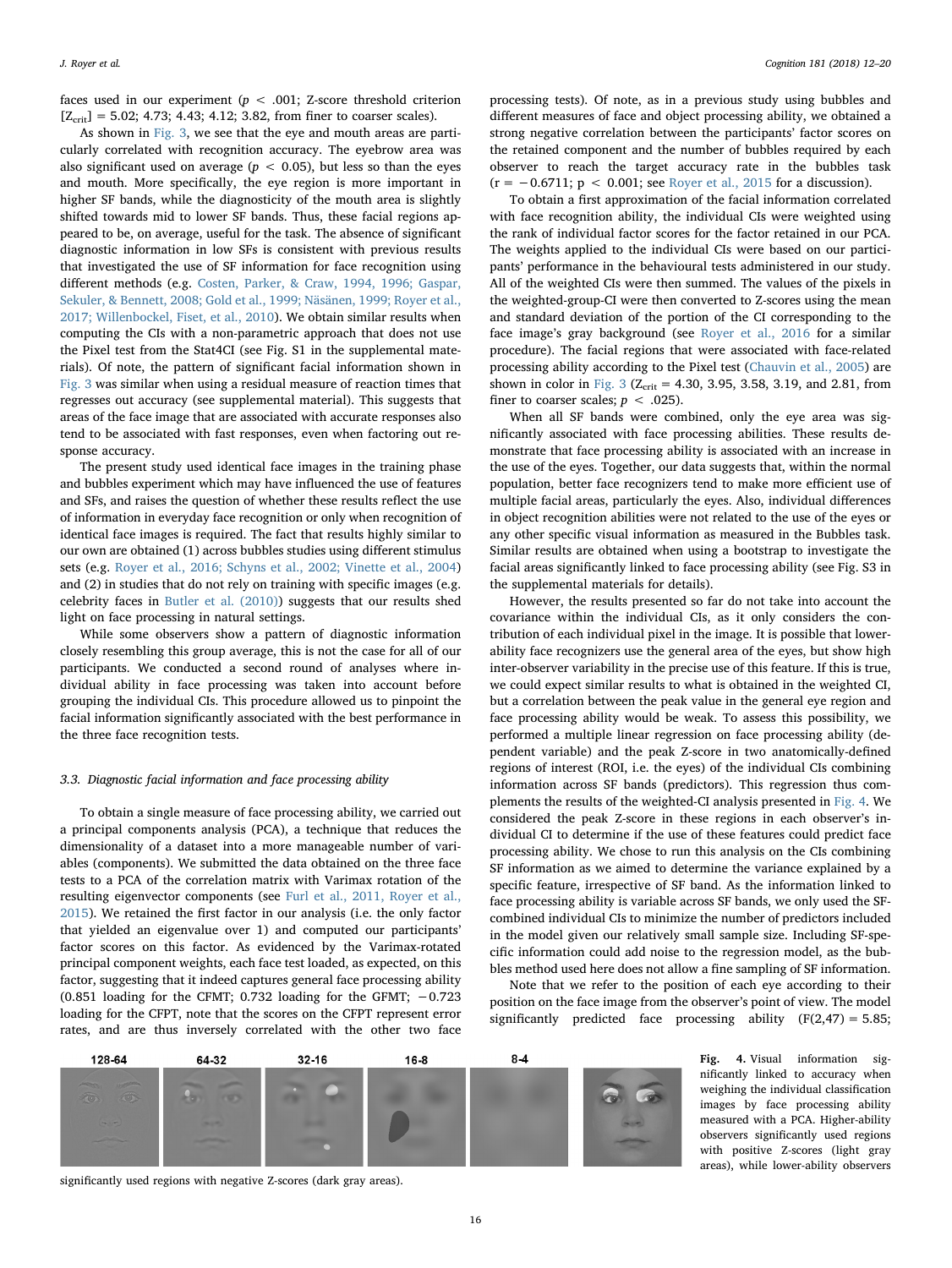<span id="page-5-0"></span>

Fig. 5. Correlations between face processing ability and maximum Z-scores in each eye ( $r_{\text{left}} = 0.4176$ ,  $p = .003$ ;  $r_{\text{right}} = 0.2949$ ,  $p = .04$  after removing an outlier).

 $p = .005$ ;  $r^2 = 0.20$ ). The peak Z-score in the left eye (β = 0.369;  $p = .009$ ) significantly predicted individual differences in ability, but the use of the right eye (β = 0.165; *ns*) did not reach statistical significance (see [Fig. 5\)](#page-5-0). The conclusions of this analysis were unchanged after removing an outlier that shows a very high maximum Z-score in the right eye  $(Z = 6.6)$ , i.e. only the use of the left eye is retained as a significant predictor. Thus, in terms of feature utilization, it is the use of the left eye that best accounts for individual differences in face processing ability. When computing the correlations separately for both ROIs, the correlation between the peak Z-score in the right eye is significant, but is not as strong as what we obtain for the left eye [\(Fig. 5](#page-5-0)). The difference between the use of both eyes, i.e. to what extent the participants relied on the left eye over the right eye, was not significantly correlated with face processing ability ( $r = 0.16$ ; *ns*).

We then computed a second PCA using only the three object-recognition tests, which also resulted in retaining a single factor (i.e. eigenvalue  $> 1$ ; 0.796 loading for the HMT; 0.619 loading for the CCMT; 0.554 loading for the CHMT). This aimed to verify if a similar pattern of results could be obtained in a second regression analysis when using a purer measure of face processing ability that took into account the variance attributable to the object recognition ability factor. Indeed, many authors suggest that face processing may involve both face-specific mechanisms and more general visual recognition strategies such as those involved in the recognition of different categories of objects (see [Wang et al., 2012](#page-8-17) for a similar approach). This second regression analysis was computed using the residuals between the face processing ability factor and object recognition ability factor as the dependent variable. As in the previous regression, the individual peak Z-Score in each eye were used as predictors. The model significantly predicted the face processing ability residuals (F(2,47) = 3.80;  $p = .029$ ;  $r^2 = 0.14$ ). The peak Z-score in the left eye ( $\beta = 0.305$ ;  $p = .036$ ) significantly predicted individual differences in ability, but the peak Z-score in the right eye (β = 0.143; *ns*) did not reach statistical significance. Thus, eliminating the variance in object recognition ability from the correlation observed between face processing ability and perceptual strategies ensures that this link cannot not solely be explained by the use of general visual recognition mechanisms.

### 4. Discussion

The goal of this study was to assess whether varying levels of face recognition ability are linked to changes in the perceptual strategies used to extract visual information to identify faces. Fifty participants were first asked to complete multiple tests measuring their individual ability to recognize faces and objects. Next, a face identification task in which the facial stimuli were sampled in the image and SF domains with Bubbles [\(Gosselin & Schyns, 2001\)](#page-7-14) was administered to the same subjects.

Our first analysis aimed to verify if, on average, we obtain similar results to previous studies using the set of stimuli selected in the present paper. In line with previous results, our data indeed shows the crucial role of the eyes for accurate face recognition ([Butler et al., 2010;](#page-7-27) [Caldara et al., 2005; Gosselin & Schyns, 2001; Schyns et al., 2002;](#page-7-27) [Vinette et al., 2004\)](#page-7-27). Our main analyses aimed to evaluate the link between (1) the individual face recognition strategies uncovered in our bubbles task and (2) individual face processing ability, quantified using the first component of a PCA computed on the three face recognition tasks included in our study. Our results demonstrate a systematic link between the use of the eyes and face processing ability. Interestingly, the best face recognizers rely to a greater extent on the eyes, especially the left eye (from the observer's perspective) compared to the lowability face recognizers. The use of this feature accounts for approximately 20% of the variance in face processing ability. Our data did not reveal information that was systematically linked to lower face processing ability, i.e. information that was found to be significant both in the weighted CI analysis and in a correlation between the use of a specific area and face processing ability. In the present study, we show that the best face recognizers, who tend to obtain higher z-score values in the eye region, also require fewer bubbles to accurately recognize faces. Importantly, the link we obtain between use of facial features and face processing ability cannot be explained by the number of bubbles modulating the z-score values of the individual CIs. We obtain strikingly similar results to those presented in [Fig. 4](#page-4-1) when controlling for zscore magnitudes in individual CIs either by equating their standard deviations or their range. This implies that there are differences in the templates of the observers as a function of face recognition ability, and that these differences are the main driving force behind the association we find between use of the left eye and face processing ability.

Our study is one of the first to use an individual differences approach to clarify how face recognition ability is linked to the perceptual strategies used to extract visual information to identify faces. A growing number of authors are now using individual differences to uncover the nature of the cognitive mechanisms reflected by various face-specific neural responses, which offers an interesting framework to interpret our results. For instance, [Furl et al. \(2011\)](#page-7-15) showed a significant association between face recognition ability and peak face selectivity in the right and left individually defined Fusiform Face Area (FFA; [Kanwisher,](#page-7-28) [McDermott, & Chun, 1997\)](#page-7-28), as well as with the size of the right FFA, in a sample of developmental prosopagnosic individuals and age-matched controls (see also [Garrido et al., 2009](#page-7-23)). Similar results were obtained in a cohort of healthy participants, i.e. a significant correlation between face recognition ability and the face-selective responses in the FFA and Occipital Face Area (OFA; [Huang et al., 2014; Elbich & Scherf, 2017](#page-7-29)). It is thus possible that the activation of regions in the core face-processing network may reflect the allocation of greater resources towards the eye—especially the left eye—region of faces. Relatedly, it has been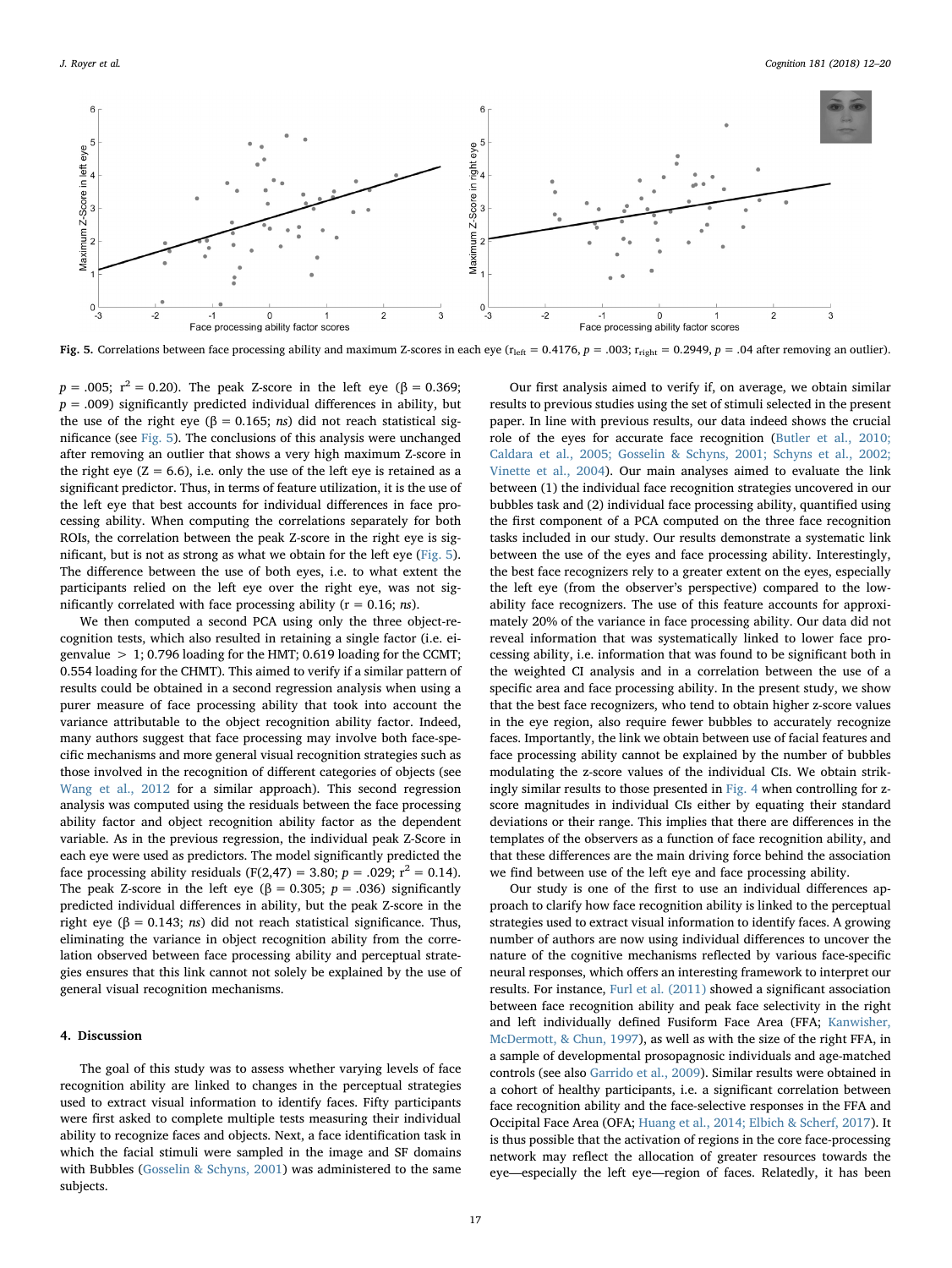shown that the latency of the N170, a well-documented ERP component thought to reflect early face processing, is related to individual accuracy in perceiving, learning, and recognizing faces ([Herzmann, Kunina,](#page-7-30) [Sommer, & Wilhelm, 2010\)](#page-7-30). Using a face adaptation paradigm, a recent study demonstrated that N170 adaptation-effect for individual faces is correlated with face abilities ([Turano, Marzi, & Viggiano, 2016](#page-8-18)). Considering that the N170 seems to be modulated by the mere presence or absence of the eye region, irrespective of task demands [\(Schyns,](#page-8-19) [Jentzsch, Johnson, Schweinberger & Gosselin, 2003; Smith, Gosselin, &](#page-8-19) [Schyns, 2004\)](#page-8-19), these results also suggest a link between eye processing and face recognition ability. Importantly, our results make a much more direct link between efficient processing of the eye region of faces and face processing abilities.

This proposition is compatible with data from acquired prosopagnosia patients, i.e. individuals showing significant impairment in face processing due to acquired brain injury. [Pancaroglu et al. \(2016\)](#page-8-20) recently proposed that the impairment in the processing of the eyes observed in some prosopagnosic individuals might be more typical of patients with occipitotemporal lesions than those with more anterior temporal lesions. This is consistent with data from patient PS, a case of pure prosopagnosia due to bilateral occipito-temporal lesions. Three distinct studies using bubbles have shown impairment in using the eye area of faces in both face identification and facial expression categorization in this patient [\(Caldara et al., 2005; Fiset et al., 2017; Ramon,](#page-7-16) [Busigny, Gosselin, & Rossion, 2017\)](#page-7-16). These three case studies of PS's use of information in face processing conclude that her condition stems from a deficit in extracting the information conveyed by the eye area. This is compatible with previous studies suggesting a causal role of the OFA (the region lesioned in PS) in facial feature extraction (e.g. [Duchaine & Yovel, 2015](#page-7-31)) from static face images ([Pitcher, Duchaine, &](#page-8-21) [Walsh, 2014\)](#page-8-21). Hence, it is possible that the impairment observed in certain cases of acquired prosopagnosia in extracting visual information in the eye region of faces may be similar to the deficits found in individuals in the general population at the low-end of the continuum of face processing ability. Relatedly, the brain regions involved in the earlier steps of face processing (i.e. occipitotemporal regions such as the OFA and FFA) may be directly linked to the greater use of the eye region observed in the best face recognizers (see [Furl et al., 2011;](#page-7-15) [DeGutis, Cohan, Mercado, Wilmer, & Nakayama, 2012; Fisher, Towler,](#page-7-15) [& Eimer, 2016](#page-7-15) for congruent data with developmental prosopagnosia).

Our results further support the relevance and interest of an approach based on individual differences in order to reach a better understanding of the cognitive and visual mechanisms involved in expert face processing. Indeed, the present study establishes the existence of systematic differences in the use of information in accordance with individual face recognition ability. These findings may seem to conflict with the results of eye-tracking studies that have failed to show a link between individual idiosyncratic fixation patterns and face recognition ability ([Mehoudar, Arizpe, Baker, & Yovel, 2014; Arizpe, Walsh, Yovel,](#page-8-22) [& Baker, 2017](#page-8-22); see also [Peterson & Eckstein, 2013\)](#page-8-23). It is important to note, however, that eye-tracking and methods such as bubbles do not necessarily reflect the same cognitive and perceptual processes. Indeed, the features that are fixated foveally by an observer when completing a given task are not necessarily used for this task. For instance, previous data has shown that Asian observers fixate the nose in face recognition, but use the eye and mouth area in lower SFs to carry out this task ([Blais,](#page-7-32) [Jack, Scheepers, Fiset, & Caldara, 2008; Miellet, Vizioli, He, Zhou, &](#page-7-32) [Caldara, 2013](#page-7-32); see [Caldara, 2017](#page-7-33) for a review). Thus, it is possible that observers directly fixate different parts of the face, while processing and ultimately utilizing other features at the extra-foveal level.

Numerous studies suggest that faces are processed holistically ([Farah et al., 1998; Maurer, Le Grand, & Mondloch, 2002; Richler et al.,](#page-7-3) [2011; Richler, Tanaka, Brown, & Gauthier, 2008; Schiltz, Dricot,](#page-7-3) [Goebel, & Rossion, 2010; Tanaka and Farah, 1993; Wang et al., 2012;](#page-7-3) [Young et al., 1987\)](#page-7-3). However, some studies do not support this proposition (e.g. [Sekuler et al., 2004; Gold, Mundy, & Tjan, 2012; Gold](#page-8-24)

[et al., 2014](#page-8-24)), and the association between individual differences in face processing abilities and holistic processing remains unclear (e.g. [Konar](#page-7-5) [et al., 2010; Richler et al., 2014\)](#page-7-5). We replicate a previously published result showing a strong negative correlation between face processing abilities and the amount of information required to accurately recognize faces. Indeed, better face recognizers tend to need less available information for accurate face identification. This result seems at odds with previous studies showing a significant correlation between individual differences in face processing ability and reliance on holistic processing of faces [\(Richler et al., 2011; DeGutis et al., 2013; Wang](#page-8-1) [et al., 2012](#page-8-1); but see [Biotti et al., 2017; Konar et al., 2010; Richler et al.,](#page-7-34) [2014\)](#page-7-34). Overall, our observations suggest that those with superior face recognition abilities make a more efficient utilization of the visible features to activate their identity representations. Whether these representations are more holistic in these skilled face recognizers certainly warrants further investigation. Future studies could also specifically investigate whether efficiency in processing multiple features simultaneously is linked to individual differences in face processing abilities. As such, superior face recognizers may be more efficient in processing multiple features at the same time. These interesting questions, however, are beyond the scope of the present work.

Many questions remain unanswered regarding the nature of the mechanisms supporting face processing ability and its variations in the general population. The present work shows that these individual differences are partly reflected by the use of certain facial features in different SF bands. The bubbles method used here, however, gives a relatively coarse idea of each observer's SF tuning. In fact, although many studies have investigated SF tuning in face identification using group average approach, little is known about the importance of individual differences in this domain. Furthermore, the role of other types of low-level visual information such as orientation structure could also benefit from an approach based on individual differences. [Pachai et al.](#page-8-5) [\(2013\)](#page-8-5) demonstrated that tuning for horizontal information was significantly correlated with upright face identification accuracy as measured within the same recognition task. Our results are consistent with these findings, likely related to the fact that the eyes contain a great amount of horizontal information compared to other facial features. Future work using precise and unbiased SF and orientation sampling methods (e.g. SF bubbles and orientation bubbles; [Willenbockel, Fiset,](#page-8-25) [et al., 2010; Duncan et al., 2017\)](#page-8-25) as well as independent tasks to measure face identification ability are warranted in order to better understand the link between the use of low-level visual information and face processing ability. Furthermore, it is important that our results be replicated with methods other than bubbles, as any technique that aims to investigate the use of visual information may influence or interact with the use of this information.

Our study provides one piece of the puzzle to better understand the mechanisms underlying individual differences in face recognition ability. Thus, our findings may be useful for the development of effective training programs aimed at individuals at the lower-end of the continuum of face processing ability to help them become better face recognizers. Future work could also verify if the systematic variations in the use of the eye region uncovered in the present work generalizes to individuals with developmental prosopagnosia. If so, this would allow such training programs to also be effectively applied to this clinical population.

### Acknowledgements

This work was supported by grants from the Natural Sciences and Engineering Research Council of Canada (NSERC) to Daniel Fiset. A Canada Graduate Scholarship to Jessica Royer and Jessica Tardif and an Undergraduate Student Research Award to Isabelle Charbonneau and Karine Déry, both awarded by NSERC, also supported this study.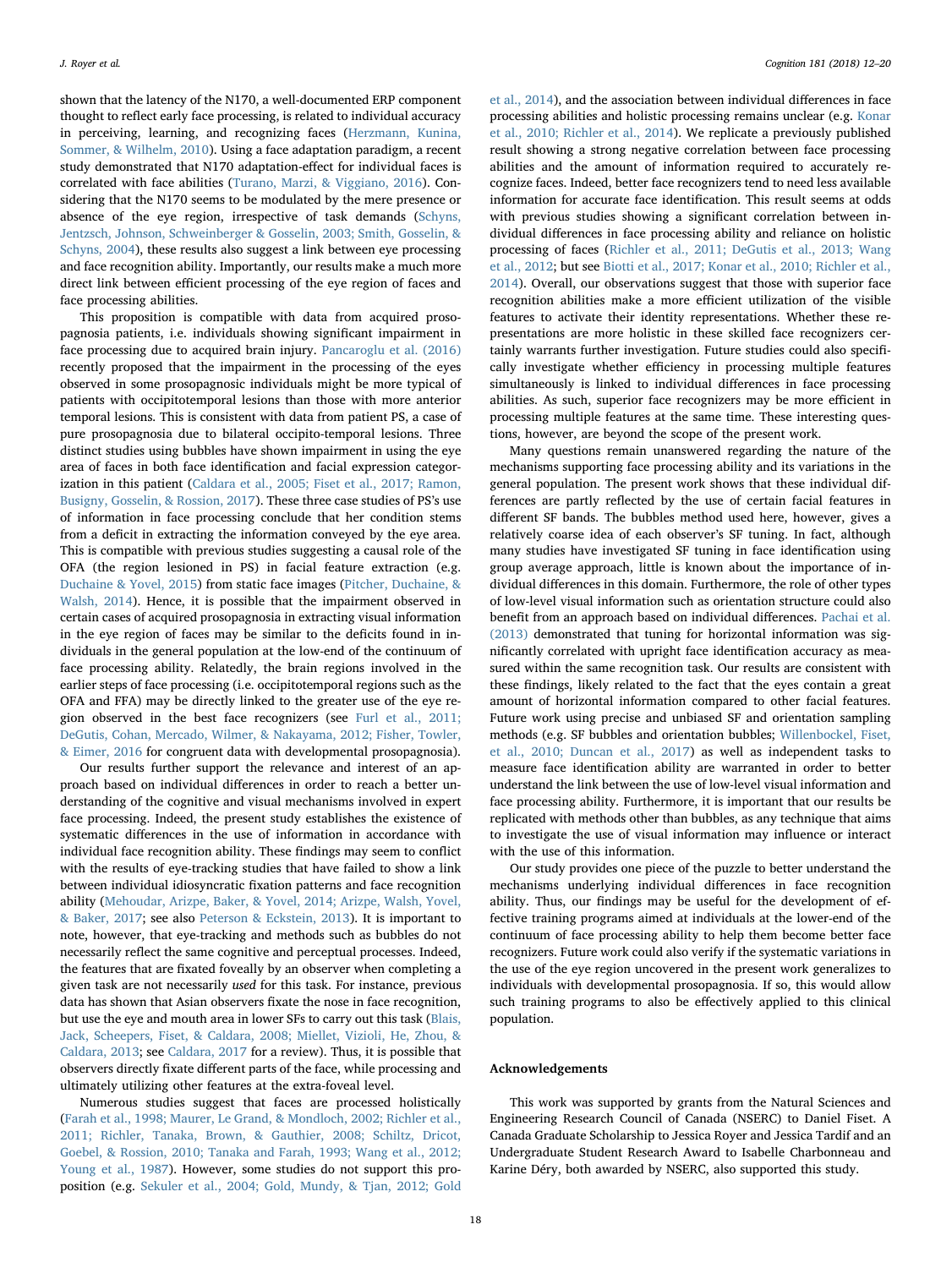#### Appendix A. Supplementary material

Supplementary data associated with this article can be found, in the online version, at [https://doi.org/10.1016/j.cognition.2018.08.004.](https://doi.org/10.1016/j.cognition.2018.08.004)

#### References

- <span id="page-7-13"></span>Arizpe, J., Kravitz, D. J., Yovel, G., & Baker, C. I. (2012). Start position strongly influences fixation patterns during face processing: Difficulties with eye movements as a measure of information use. PloS one, 7(2), e31106. [https://doi.org/10.1371/journal.](https://doi.org/10.1371/journal.pone.0031106) [pone.0031106](https://doi.org/10.1371/journal.pone.0031106).
- Arizpe, J., Walsh, V., Yovel, G., & Baker, C. I. (2017). The categories, frequencies, and stability of idiosyncratic eye-movement patterns to faces. Vision Research, 141, 191–203. <https://doi.org/10.1016/j.visres.2016.10.013>.
- <span id="page-7-8"></span>Balas, B., & Huynh, C. M. (2015). Face and body emotion recognition depend on different orientation sub-bands. Visual Cognition, 23(6), 659–677. [https://doi.org/10.1080/](https://doi.org/10.1080/13506285.2015.1077912) [13506285.2015.1077912](https://doi.org/10.1080/13506285.2015.1077912).
- <span id="page-7-2"></span>Bate, S., Parris, B., Haslam, C., & Kay, J. (2010). Socio-emotional functioning and face recognition ability in the normal population. Personality and Individual Differences, 48(2), 239–242. <https://doi.org/10.1016/j.paid.2009.10.005>.
- <span id="page-7-6"></span>Bentin, S., Allison, T., Puce, A., Perez, E., & McCarthy, G. (1996). Electrophysiological studies of face perception in humans. Journal of Cognitive Neuroscience, 8(6), 551–565. <https://doi.org/10.1162/jocn.1996.8.6.551>.
- <span id="page-7-34"></span>Biotti, F., Wu, E., Yang, H., Jiahui, G., Duchaine, B., & Cook, R. (2017). Normal composite face effects in developmental prosopagnosia. Cortex, 95, 63–76. [https://doi.org/10.](https://doi.org/10.1016/j.cortex.2017.07.018) [1016/j.cortex.2017.07.018.](https://doi.org/10.1016/j.cortex.2017.07.018)
- Blais, C., Fiset, D., Roy, C., Saumure Régimbald, C., & Gosselin, F. (2017). Eye fixation patterns for categorizing static and dynamic facial expressions. Emotion, 17(7), 1107–1119. <https://doi.org/10.1037/emo0000283>.
- <span id="page-7-32"></span>Blais, C., Jack, R. E., Scheepers, C., Fiset, D., & Caldara, R. (2008). Culture shapes how we look at faces. PloS one, 3(8), e3022. [https://doi.org/10.1371/journal.pone.0003022.](https://doi.org/10.1371/journal.pone.0003022)
- <span id="page-7-7"></span>Blais, C., Roy, C., Fiset, D., Arguin, M., & Gosselin, F. (2012). The eyes are not the window to basic emotions. Neuropsychologia, 50(12), 2830–2838. [https://doi.org/10.1016/j.](https://doi.org/10.1016/j.neuropsychologia.2012.08.010) [neuropsychologia.2012.08.010](https://doi.org/10.1016/j.neuropsychologia.2012.08.010).
- <span id="page-7-12"></span>Bobak, A. K., Parris, B. A., Gregory, N. J., Bennetts, R. J., & Bate, S. (2017). Eye-movement strategies in developmental prosopagnosia and "super" face recognition. The Quarterly Journal of Experimental Psychology, 70(2), 201–217. [https://doi.org/10.](https://doi.org/10.1080/17470218.2016.1161059) [1080/17470218.2016.1161059.](https://doi.org/10.1080/17470218.2016.1161059)
- Bowles, D. C., McKone, E., Dawel, A., Duchaine, B., Palermo, R., Schmalzl, L., ... Yovel, G. (2009). Diagnosing prosopagnosia: Effects of ageing, sex, and participant–stimulus ethnic match on the Cambridge Face Memory Test and Cambridge Face Perception Test. Cognitive Neuropsychology, 26(5), 423–455. [https://doi.org/10.1080/](https://doi.org/10.1080/02643290903343149) [02643290903343149.](https://doi.org/10.1080/02643290903343149)
- <span id="page-7-24"></span>Brainard, D. H. (1997). The psychophysics toolbox. Spatial Vision, 10, 433–436. [https://](https://doi.org/10.1163/156856897X00357) [doi.org/10.1163/156856897X00357.](https://doi.org/10.1163/156856897X00357)
- <span id="page-7-1"></span>Burton, A. M., Schweinberger, S. R., Jenkins, R., & Kaufmann, J. M. (2015). Arguments against a configural processing account of familiar face recognition. Perspectives on Psychological Science, 10(4), 482–496. [https://doi.org/10.1177/1745691615583129.](https://doi.org/10.1177/1745691615583129)
- <span id="page-7-20"></span>Burton, A. M., White, D., & McNeill, A. (2010). The Glasgow face matching test. Behavior Research Methods, 42(1), 286–291. <https://doi.org/10.3758/BRM.42.1.286>.
- <span id="page-7-27"></span>Butler, S., Blais, C., Gosselin, F., Bub, D., & Fiset, D. (2010). Recognizing famous people. Attention, Perception, & Psychophysics, 72(6), 1444-1449. https://doi.org/10.37 [APP.72.6.1444.](https://doi.org/10.3758/APP.72.6.1444)
- <span id="page-7-33"></span>Caldara, R. (2017). Culture reveals a flexible system for face processing. Current Directions in Psychological Science, 26(3), 249–255. [https://doi.org/10.1177/](https://doi.org/10.1177/0963721417710036) [0963721417710036.](https://doi.org/10.1177/0963721417710036)
- <span id="page-7-16"></span>Caldara, R., Schyns, P., Mayer, E., Smith, M. L., Gosselin, F., & Rossion, B. (2005). Does prosopagnosia take the eyes out of face representations? Evidence for a defect in representing diagnostic facial information following brain damage. Journal of Cognitive Neuroscience, 17(10), 1652–1666. [https://doi.org/10.1162/](https://doi.org/10.1162/089892905774597254) [089892905774597254](https://doi.org/10.1162/089892905774597254).
- Calvo, M. G., Fernández-Martín, A., & Nummenmaa, L. (2014). Facial expression recognition in peripheral versus central vision: Role of the eyes and the mouth. Psychological Research, 78(2), 180–195. [https://doi.org/10.1007/s00426-013-](https://doi.org/10.1007/s00426-013-0492-x) [0492-x](https://doi.org/10.1007/s00426-013-0492-x).
- <span id="page-7-25"></span>Chauvin, A., Worsley, K. J., Schyns, P. G., Arguin, M., & Gosselin, F. (2005). Accurate statistical tests for smooth classification images. Journal of Vision, 5, 659–667. [https://doi.org/10.1167/5.9.1.](https://doi.org/10.1167/5.9.1)
- <span id="page-7-18"></span>Cho, S. J., Wilmer, J., Herzmann, G., McGugin, R. W., Fiset, D., Van Gulick, A. E., ... Gauthier, I. (2015). Item response theory analyses of the Cambridge Face Memory Test (CFMT). Psychological Assessment, 27(2), 552–566. [https://doi.org/10.1037/](https://doi.org/10.1037/pas0000068) [pas0000068](https://doi.org/10.1037/pas0000068).
- <span id="page-7-26"></span>Costen, N. P., Parker, D. M., & Craw, I. (1994). Spatial content and spatial quantisation effects in face recognition. Perception, 23(2), 129–146. [https://doi.org/10.1068/](https://doi.org/10.1068/p230129) [p230129.](https://doi.org/10.1068/p230129)
- [Costen, N. P., Parker, D. M., & Craw, I. \(1996\). E](http://refhub.elsevier.com/S0010-0277(18)30209-9/h9005)ffects of high-pass and low-pass spatial filtering on face identification. [Perception & Psychophysics, 58](http://refhub.elsevier.com/S0010-0277(18)30209-9/h9005)(4), 602–612.
- DeGutis, J., Cohan, S., Mercado, R. J., Wilmer, J., & Nakayama, K. (2012). Holistic processing of the mouth but not the eyes in developmental prosopagnosia. Cognitive Neuropsychology, 29(5–6), 419–446. [https://doi.org/10.1080/02643294.2012.](https://doi.org/10.1080/02643294.2012.754745) [754745](https://doi.org/10.1080/02643294.2012.754745).
- <span id="page-7-4"></span>DeGutis, J., Wilmer, J., Mercado, R. J., & Cohan, S. (2013). Using regression to measure holistic face processing reveals a strong link with face recognition ability. Cognition, 126(1), 87–100. <https://doi.org/10.1016/j.cognition.2012.09.004>.
- <span id="page-7-22"></span>Dennett, H. W., McKone, E., Tavashmi, R., Hall, A., Pidcock, M., Edwards, M., & Duchaine, B. (2012). The Cambridge Car Memory Test: A task matched in format to the Cambridge Face Memory Test, with norms, reliability, sex differences, dissociations from face memory, and expertise effects. Behavior Research Methods, 44(2), 587–605. <https://doi.org/10.3758/s13428-011-0160-2>.
- <span id="page-7-19"></span>Duchaine, B., Germine, L., & Nakayama, K. (2007). Family resemblance: Ten family members with prosopagnosia and within-class object agnosia. Cognitive Neuropsychology, 24(4), 419–430. [https://doi.org/10.1080/02643290701380491.](https://doi.org/10.1080/02643290701380491)
- <span id="page-7-21"></span>Duchaine, B., & Nakayama, K. (2005). Dissociations of face and object recognition in developmental prosopagnosia. Journal of Cognitive Neuroscience, 17(2), 249–261. [https://doi.org/10.1162/0898929053124857.](https://doi.org/10.1162/0898929053124857)
- <span id="page-7-17"></span>Duchaine, B. C., & Nakayama, K. (2006). Developmental prosopagnosia: A window to content-specific face processing. Current Opinion in Neurobiology, 16(2), 166–173. <https://doi.org/10.1016/j.conb.2006.03.003>.
- <span id="page-7-31"></span>Duchaine, B., & Yovel, G. (2015). A revised neural framework for face processing. Annual Review of Vision Science, 1, 393–416. [https://doi.org/10.1146/annurev-vision-](https://doi.org/10.1146/annurev-vision-082114-035518)[082114-035518.](https://doi.org/10.1146/annurev-vision-082114-035518)
- <span id="page-7-9"></span>Duncan, J., Gosselin, F., Cobarro, C., Dugas, G., Blais, C., & Fiset, D. (2017). Orientations for the successful categorization of facial expressions and their link with facial features. Journal of Vision, 17(14), 1–16. [https://doi.org/10.1016/17.14.7.](https://doi.org/10.1016/17.14.7)
- <span id="page-7-0"></span>Dupuis-Roy, N., Fiset, D., Dufresne, K., Caplette, L., & Gosselin, F. (2014). Real-world interattribute distances lead to inefficient face gender categorization. Journal of Experimental Psychology: Human Perception and Performance, 40(4), 1289–1294. [https://doi.org/10.1037/a0037066.](https://doi.org/10.1037/a0037066)
- Elbich, D. B., & Scherf, S. (2017). Beyond the FFA: Brain-behavior correspondences in face recognition abilities. Neuroimage, 147, 409-422. [https://doi.org/10.1016/j.](https://doi.org/10.1016/j.neuroimage.2016.12.042) [neuroimage.2016.12.042.](https://doi.org/10.1016/j.neuroimage.2016.12.042)
- <span id="page-7-3"></span>Farah, M. J., Wilson, K. D., Drain, M., & Tanaka, J. N. (1998). What is" special" about face perception? Psychological Review, 105(3), 482–498. [https://doi.org/10.1037/0033-](https://doi.org/10.1037/0033-295X.105.3.482) [295X.105.3.482.](https://doi.org/10.1037/0033-295X.105.3.482)
- Fiset, D., Blais, C., Royer, J., Richoz, A. R., Dugas, G., & Caldara, R. (2017). Mapping the impairment in decoding static facial expression of emotions in prosopagnosia. Social Cognitive and Affective Neuroscience. 12(8), 1334–1341. [https://doi.org/10.1093/](https://doi.org/10.1093/scan/nsx068) [scan/nsx068](https://doi.org/10.1093/scan/nsx068).
- Fisher, K., Towler, J., & Eimer, M. (2016). Reduced sensitivity to contrast signals from the eye region in developmental prosopagnosia. Cortex, 81, 64–78. [https://doi.org/10.](https://doi.org/10.1016/j.cortex.2016.04.005) [1016/j.cortex.2016.04.005.](https://doi.org/10.1016/j.cortex.2016.04.005)
- <span id="page-7-15"></span>Furl, N., Garrido, L., Dolan, R. J., Driver, J., & Duchaine, B. (2011). Fusiform gyrus face selectivity relates to individual differences in facial recognition ability. Journal of Cognitive Neuroscience, 23(7), 1723–1740. [https://doi.org/10.1162/jocn.2010.](https://doi.org/10.1162/jocn.2010.21545) [21545.](https://doi.org/10.1162/jocn.2010.21545)
- <span id="page-7-23"></span>Garrido, L., Furl, N., Draganski, B., Weiskopf, N., Stevens, J., Tan, G. C. Y., ... Duchaine, B. (2009). Voxel-based morphometry reveals reduced grey matter volume in the temporal cortex of developmental prosopagnosics. Brain, 132(12), 3443–3455. [https://](https://doi.org/10.1093/brain/awp271) [doi.org/10.1093/brain/awp271.](https://doi.org/10.1093/brain/awp271)
- Gaspar, C., Sekuler, A. B., & Bennett, P. J. (2008). Spatial frequency tuning of upright and inverted face identification. Vision Research, 48(28), 2817–2826. [https://doi.org/10.](https://doi.org/10.1016/j.visres.2008.09.015) [1016/j.visres.2008.09.015](https://doi.org/10.1016/j.visres.2008.09.015).
- <span id="page-7-11"></span>Goffaux, V., van Zon, J., & Schiltz, C. (2011). The horizontal tuning of face perception relies on the processing of intermediate and high spatial frequencies. Journal of Vision, 11(10), 1. [https://doi.org/10.1167/11.10.1.](https://doi.org/10.1167/11.10.1)
- Gold, J. M., Barker, J. D., Barr, S., Bittner, J. L., Bratch, A., Bromfield, W. D., ... Srinath, A. (2014). The perception of a familiar face is no more than the sum of its parts. Psychonomic Bulletin & Review, 21(6), 1465–1472. [https://doi.org/10.3758/s13423-](https://doi.org/10.3758/s13423-014-0632-3) [014-0632-3](https://doi.org/10.3758/s13423-014-0632-3).
- <span id="page-7-10"></span>Gold, J., Bennett, P. J., & Sekuler, A. B. (1999). Identification of band-pass filtered letters and faces by human and ideal observers. Vision Research, 39(21), 3537–3560. [https://](https://doi.org/10.1016/S0042-6989(99)00080-2) [doi.org/10.1016/S0042-6989\(99\)00080-2.](https://doi.org/10.1016/S0042-6989(99)00080-2)
- Gold, J. M., Mundy, P. J., & Tjan, B. S. (2012). The perception of a face is no more than the sum of its parts. Psychological Science, 23(4), 427–434. [https://doi.org/10.1177/](https://doi.org/10.1177/0956797611427407) [0956797611427407.](https://doi.org/10.1177/0956797611427407)
- <span id="page-7-14"></span>Gosselin, F., & Schyns, P. G. (2001). Bubbles: A technique to reveal the use of information in recognition tasks. Vision Research, 41(17), 2261–2271. [https://doi.org/10.1016/](https://doi.org/10.1016/S0042-6989(01)00097-9) [S0042-6989\(01\)00097-9](https://doi.org/10.1016/S0042-6989(01)00097-9).
- <span id="page-7-30"></span>Herzmann, G., Kunina, O., Sommer, W., & Wilhelm, O. (2010). Individual differences in face cognition: Brain–behavior relationships. Journal of Cognitive Neuroscience, 22(3), 571–589. [https://doi.org/10.1162/jocn.2009.21249.](https://doi.org/10.1162/jocn.2009.21249)
- <span id="page-7-29"></span>Huang, L., Song, Y., Li, J., Zhen, Z., Yang, Z., & Liu, J. (2014). Individual differences in cortical face selectivity predict behavioral performance in face recognition. Frontiers in Human Neuroscience, 8, 1–10. [https://doi.org/10.3389/fnhum.2014.00483.](https://doi.org/10.3389/fnhum.2014.00483)
- Huynh, C. M., & Balas, B. (2014). Emotion recognition (sometimes) depends on horizontal orientations. Attention, Perception, & Psychophysics, 76(5), 1381–1392. [https://doi.](https://doi.org/10.3758/s13414-014-0669-4) [org/10.3758/s13414-014-0669-4.](https://doi.org/10.3758/s13414-014-0669-4)
- Itier, R. J., Alain, C., Sedore, K., & McIntosh, A. R. (2007). Early face processing specificity: It's in the eyes!. Journal of Cognitive Neuroscience, 19(11), 1815–1826. [https://](https://doi.org/10.1162/jocn.2007.19.11.1815) [doi.org/10.1162/jocn.2007.19.11.1815](https://doi.org/10.1162/jocn.2007.19.11.1815).
- Jonides, J. (1981). [Voluntary versus automatic control over the mind](http://refhub.elsevier.com/S0010-0277(18)30209-9/h0225)'s eye's movement. [Hillsdale, NJ: Erlbaum187](http://refhub.elsevier.com/S0010-0277(18)30209-9/h0225)–203.
- <span id="page-7-28"></span>Kanwisher, N., McDermott, J., & Chun, M. M. (1997). The fusiform face area: A module in human extrastriate cortex specialized for face perception. Journal of Neuroscience, 17(11), 4302–4311. <https://doi.org/10.3410/f.717989828.793472998>.
- <span id="page-7-5"></span>Konar, Y., Bennett, P. J., & Sekuler, A. B. (2010). Holistic processing is not correlated with face-identification accuracy. Psychological Science, 21(1), 38–43. [https://doi.org/10.](https://doi.org/10.1177/0956797609356508) [1177/0956797609356508](https://doi.org/10.1177/0956797609356508).
- Maurer, D., Le Grand, R., & Mondloch, C. J. (2002). The many faces of configural processing. Trends in Cognitive Sciences, 6(6), 255–260. [https://doi.org/10.1016/S1364-](https://doi.org/10.1016/S1364-6613(02)01903-4)